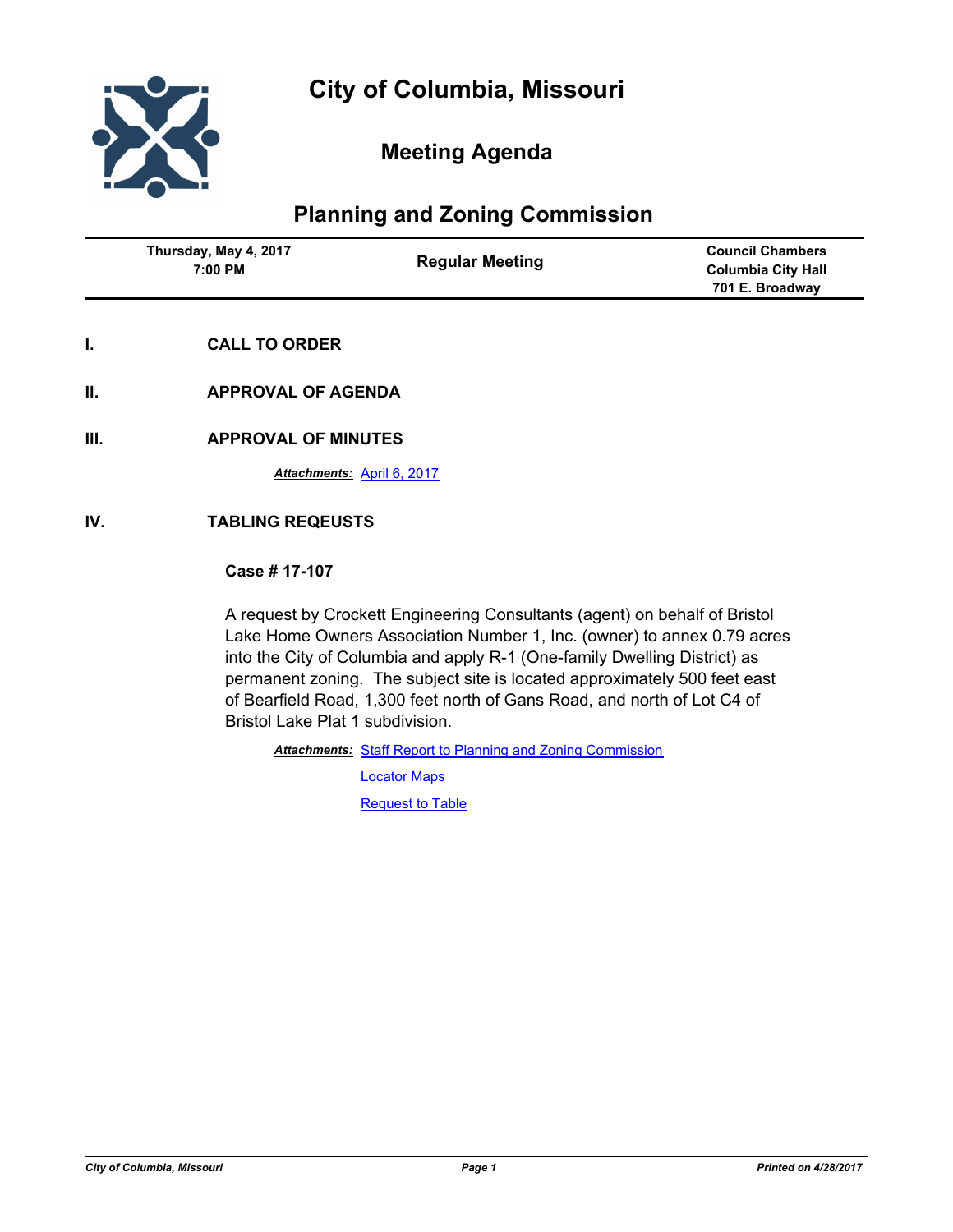#### **V. SUBDIVISIONS**

#### **Case # 17-93**

A request by McGrath Marjorie Revocable Intervivos Trust, Chong, Lisenby, Jesse, Gianino, Hristov & Misirova (owners) for a revised preliminary plat to be known as Creeks Edge, Plat 1-B. The 5.3-acre subject site is located at the northeast corner of Sawgrass Drive and Valhalla Court.

| <b>Attachments:</b> Staff Report to Planning and Zoning Commission |  |
|--------------------------------------------------------------------|--|
| <b>Locator Maps</b>                                                |  |
| <b>Preliminary Plat</b>                                            |  |
| Previously Approved - Creek Edge Plat No. 1                        |  |
| <b>Previously Aproved - Creeks Edge Clubhouse Final Plat (3)</b>   |  |
| <b>Public Correspondence - Explaination of request</b>             |  |
| <b>Public Correspondence - Opposition to request</b>               |  |

#### **Case # 17-105**

A request by TREKK Design Group (agent) on behalf of Columbia Housing Authority (owner) for approval of a one-lot final plat, constituting a resubdivision of existing lots, to be known as "Bryant Walkway Apartments II - East". The 0.42-acre R-MF (Multiple-Family Dwelling District) zoned property is located at the northeast corner of Park Avenue and Trinity Place.

Attachments: [Staff Report to Planning and Zoning Commission](http://gocolumbiamo.legistar.com/gateway.aspx?M=F&ID=2deb4412-15c5-426d-9b64-d290b516480e.pdf)

[Locator Maps](http://gocolumbiamo.legistar.com/gateway.aspx?M=F&ID=6d3d30fa-a53c-4680-9d4b-efe2cd06d4d7.pdf) [Final Plat](http://gocolumbiamo.legistar.com/gateway.aspx?M=F&ID=d2e010a6-4620-430c-bf24-f59684b1d79a.pdf) [Previously Approved - Crouchs Addition](http://gocolumbiamo.legistar.com/gateway.aspx?M=F&ID=be50fd6f-39c5-4c55-a9d7-f946642a7f5f.pdf)

### **Case # 17-106**

A request by TREKK Design Group (agent) on behalf of Columbia Housing Authority (owner) for approval of a three-lot final plat , to be known as "Bryant Walkway Apartments II - North". The 3.07-acre R-MF (Multiple-Family Dwelling District) zoned property is located at the northwest corner of Trinity Place and Allen Street.

Attachments: [Staff Report to Planning and Zoning Commission](http://gocolumbiamo.legistar.com/gateway.aspx?M=F&ID=70f58dae-42bd-4c03-86ad-afbb4e729467.pdf)

[Locator Maps](http://gocolumbiamo.legistar.com/gateway.aspx?M=F&ID=90b41e09-a441-4424-830e-ba0b3e20183c.pdf)

[Final Plat](http://gocolumbiamo.legistar.com/gateway.aspx?M=F&ID=a3b5d33a-6156-400f-820a-564353453fb7.pdf)

[Previously Approved- Douglass School Area Re-plat No. 3](http://gocolumbiamo.legistar.com/gateway.aspx?M=F&ID=558a07d3-cba6-42b8-9ee4-3e50f792a070.pdf)